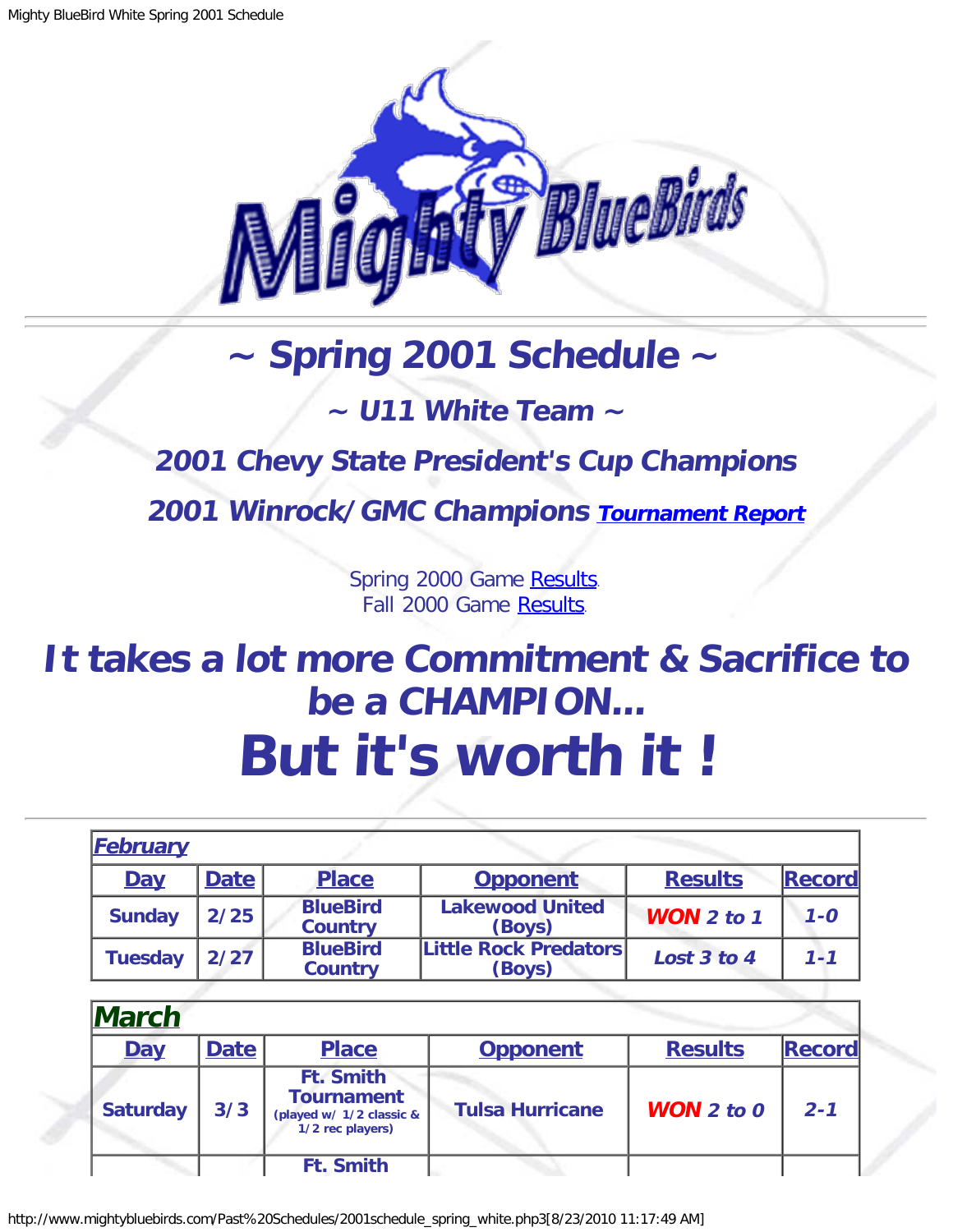| <b>Saturday</b> | 3/3    | <b>Tournament</b><br>(played w/ 1/2 classic &<br>1/2 rec players)                     | <b>Edmond Navy</b>                            | Lost 4 to 1                         | $2 - 2$ |
|-----------------|--------|---------------------------------------------------------------------------------------|-----------------------------------------------|-------------------------------------|---------|
| <b>Sunday</b>   | 3/4    | <b>Ft. Smith</b><br><b>Tournament</b><br>(played w/ 1/2 classic &<br>1/2 rec players) | <b>Tulsa Tornado</b>                          | <b>WON</b> $3$ to $2$               | $3 - 2$ |
| <b>Friday</b>   | 3/9    | <b>BlueBird Country</b>                                                               | <b>Conway Cobras</b><br>(Boys)                | <b>WON</b><br><b>Boys Forfeited</b> | $4 - 2$ |
| <b>Sunday</b>   | $3/11$ | <b>BlueBird Country</b>                                                               | <b>Little Rock</b><br><b>Predators (Boys)</b> | <b>WON</b> $5$ to $1$               | $5 - 2$ |
| <b>Saturday</b> | 3/17   | <b>Siloam Springs</b><br><b>Tournament</b>                                            | <b>Southern Extreme</b>                       | <b>WON</b> 10 to 0                  | $6 - 2$ |
| <b>Saturday</b> | $3/17$ | <b>Siloam Springs</b><br><b>Tournament</b>                                            | <b>Eclipse Gold</b>                           | <b>WON</b> $3$ to $0$               | $7 - 2$ |
| <b>Sunday</b>   | 3/18   | <b>Siloam Springs</b><br><b>Tournament</b>                                            | <b>Royals</b>                                 | Lost 0 to 1                         | $7 - 3$ |
| <b>Thursday</b> | $3/22$ | <b>BlueBird Country</b>                                                               | <b>Lady Storm</b>                             | $WON$ 1 to 0                        | $8 - 3$ |

| <b>April</b>    |             |                                   |                                                              |                                                         |               |
|-----------------|-------------|-----------------------------------|--------------------------------------------------------------|---------------------------------------------------------|---------------|
| <b>Day</b>      | <b>Date</b> | <b>Place</b>                      | <b>Opponent</b>                                              | <b>Results</b>                                          | <b>Record</b> |
| <b>Monday</b>   | 4/2         | <b>BlueBird</b><br><b>Country</b> | LR FC 90 (Boys)                                              | <b>WON</b> 3 to 2                                       | $9 - 3$       |
| <b>Tuesday</b>  | 4/3         | <b>BlueBird</b><br><b>Country</b> | <b>Conway Titans</b><br>(Boys)                               | <b>WON 6 to 5</b>                                       | $10 - 3$      |
| <b>Saturday</b> | 4/7         | <b>Burns Park</b>                 | Winrock/GMC<br><b>Tournament</b><br><b>Memphis Fury</b>      | <b>WON 6 to 0</b>                                       | $11 - 3$      |
| <b>Saturday</b> | 4/7         | <b>Burns Park</b>                 | Winrock/GMC<br><b>Tournament</b><br><b>Cabot</b>             | <b>WON</b> $7$ to $0$                                   | $12 - 3$      |
| <b>Sunday</b>   | 4/8         | <b>Burns Park</b>                 | <b>Winrock/GMC</b><br><b>Tournament</b><br><b>Lady Storm</b> | <b>WON</b> 4 to 1                                       | $13 - 3$      |
| <b>Sunday</b>   | 4/8         | <b>Burns Park</b>                 | Winrock/GMC<br><b>Tournament</b><br><b>Lady Storm</b>        | <b>Tournament</b><br><b>Champs</b><br><b>WON 2 to 1</b> | $14 - 3$      |
| <b>Thursday</b> | 4/12        | <b>BlueBird</b><br><b>Country</b> | Maumelle U11 - Boys                                          | <b>WON</b> 4 to $0$                                     | $15 - 3$      |
| <b>Saturday</b> | 4/14        | <b>BlueBird</b><br><b>Country</b> | <b>Cabot (Girls)</b>                                         | $WON$ 9 to 0                                            | $16 - 3$      |
| <b>Saturday</b> | 4/21        | <b>BlueBird</b><br><b>Country</b> | <b>Greenbrier U14 -</b><br><b>Girls</b>                      | <b>WON 8 to 0</b>                                       | $17 - 3$      |
| <b>Sunday</b>   | 4/29        | <b>Cabot</b>                      | <b>Cabot (Girls)</b>                                         | 3 to 0                                                  | $18 - 3$      |

http://www.mightybluebirds.com/Past%20Schedules/2001schedule\_spring\_white.php3[8/23/2010 11:17:49 AM]